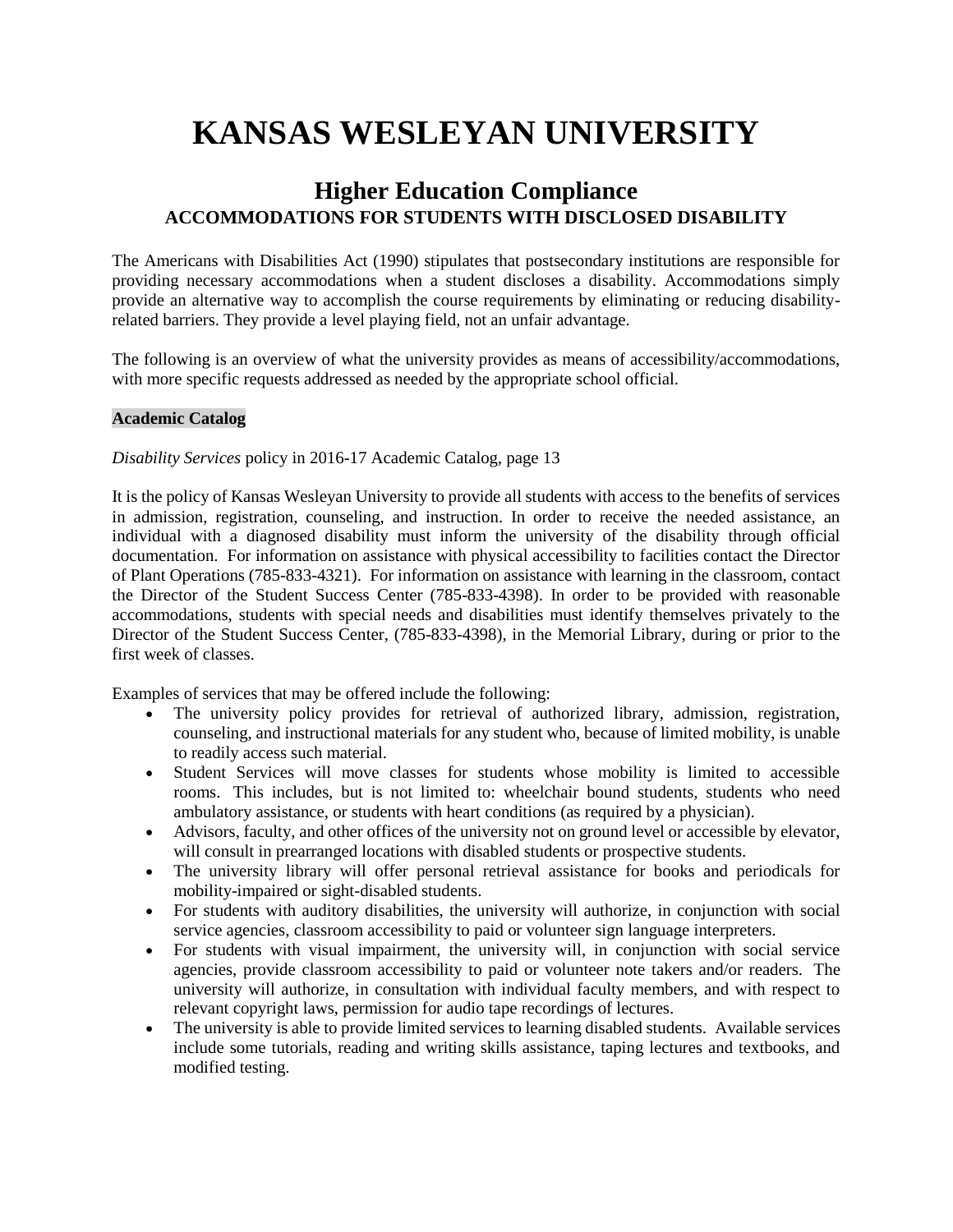# **Admissions**

For any prospective student who has indicated that they have a disability (i.e., IEP, 504 Plan), the Admissions Office directs their inquiries to the Student Success Center in determining if we can provide the accommodations needed for their anticipated enrollment.

## **Business Office**

- Telephone/contact assistance (TTY phones)
- Object voice descriptors on website (ADA compliant)

# **Athletics Facilities**

#### *Graves Family Sports Complex*

- Ramps on north and south entrances into general seating area
- Wheel Chair accessible stall in each men's and women's restroom
- Handicap shower located in each locker room
- Handicap parking north side located next to entrance gate

#### *Mabee Arena*

- Elevator for wheel chair seating upper level
- Wheel Chair accessible stall in men's and women's restroom
- Handicap parking SAC parking lot

# **Athletic Training**

- Two spine boards for practice and games
- Tables that are low enough to be access by people with crutches
- Provide crutches, walking boots, and braces for injured athletes
- Have 2 AED's for practices and games
- Work with a local orthopedic surgeon for injury or rehab care off site
- Use a gator at GFSC to help injured athletes off the field
- Have orthopedic surgeon present at football games
- Have doctor present during wrestling tournaments

#### **Plant Operations**

- Fire inspections/city code inspections are done annually
- Ramps are available for:
	- south entrance to Pfeiffer Hall
	- south entrance off parking lot by Pfeiffer Hall
	- east entrance to Shriwise Dining Hall
	- south parking lot to entrance with elevator in Hall of Pioneers
	- east side of Sams Hall of Fine Arts north
	- south and north entrances to Memorial Library
	- northwest entrance to Peter's Science Hall
- Two rooms are handicap accessible in Pfeiffer Hall
- Elevators are available in Hall of Pioneers, Sams Hall of Fine Arts, Student Activities Center, Peter's Science Hall - all have Braille signs on door panel.
- Designated handicap stalls in parking lots by Hall of Pioneers (4), Peter's Science Hall (3 with 2) van accessible), Pfeiffer Hall (1), Graves Family Sports Complex (11 on north side), Plant Operations Shop (1 – van accessible), plus south side of Claflin Avenue (city controlled)